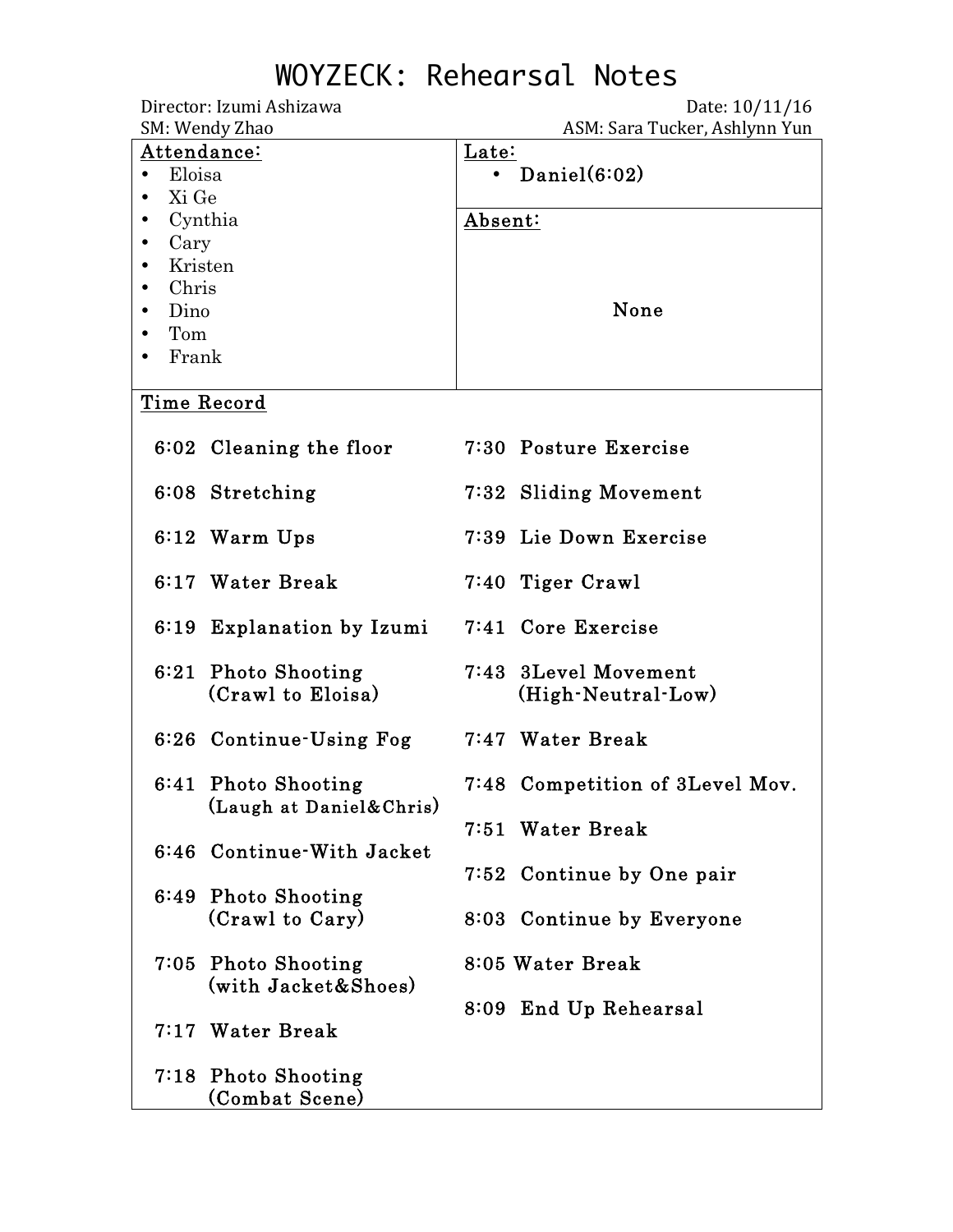Director: Izumi Ashizawa Date: 10/11/16 ASM: Sara Tucker, Ashlynn Yun

#### Cast Notes:

None

#### Set Notes:

None

#### Light Notes:

none

#### Sound Notes:

none

#### Costume Notes:

none

#### Prop Notes:

none

#### Misc. Notes: Photo shooting by Wendy Used military uniform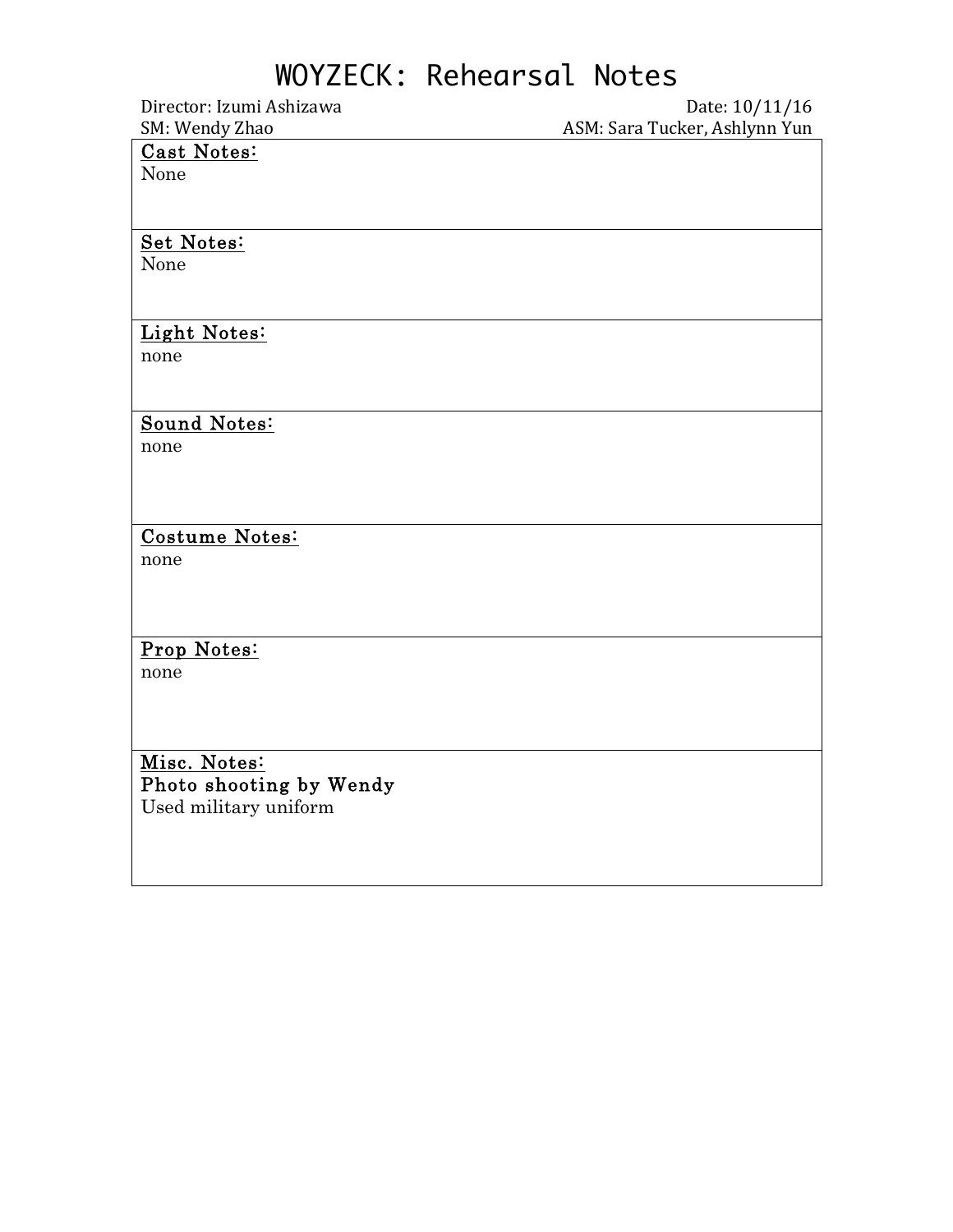|                                                                                 | Director: Izumi Ashizawa ECK: Rehearsal Notes<br><b>Swewerdzyni Ashizawa</b> |                    | Date: 10/14/16<br>ASPAtAsHR/HAYHA                                                                |  |
|---------------------------------------------------------------------------------|------------------------------------------------------------------------------|--------------------|--------------------------------------------------------------------------------------------------|--|
| Attendance:<br>Daniel<br>$\bullet$<br>Eloisa<br>Cissy<br>Cynthia<br>Tom<br>Cary |                                                                              | Late:              | Christexcused4:02)<br>Kristen(excused 4:02)<br>Dino(excused 4:34)<br>Frank $(4:15pm)$<br>Absent: |  |
| Time Record:                                                                    |                                                                              |                    |                                                                                                  |  |
| $4:05$ pm                                                                       | Rehearsal starts                                                             | $5:38 \text{pm}$   | Military Walking<br>with Militaristic Song                                                       |  |
| $4:11 \text{pm}$                                                                | Announcement about<br>credit and promotion                                   | $5:44 \text{pm}$   | Military March<br>with Militaristic Song                                                         |  |
| $4:13 \text{pm}$                                                                | Warm ups                                                                     | $5:47$ pm          | <b>Sliding Movement</b>                                                                          |  |
| $4:24$ pm                                                                       | Water Break                                                                  | $5:50$ pm          | Core Exercise                                                                                    |  |
| $4:25$ pm                                                                       | Back to Back in pair                                                         | $5:52$ pm          | 3 Level Standing position                                                                        |  |
| $4:32 \text{pm}$                                                                | <b>Supporting Exercise</b><br>(Holding up Eloisa)                            | $5:54$ pm          | <b>Break Time</b>                                                                                |  |
| $4:39$ pm                                                                       | Water Break                                                                  | 6:00 <sub>pm</sub> | Chris's explanation<br>of Military Movement                                                      |  |
| 4:40 <sub>pm</sub>                                                              | Rolling Exercise                                                             | $6:07$ pm          | Following Chris's<br><b>Military Movement</b>                                                    |  |
| $5:06$ pm                                                                       | Water Break                                                                  | $6:19$ pm          | Chris's explanation<br>of Military March formation                                               |  |
|                                                                                 | 5:10pm Circle Rolling Center                                                 | $6:27$ pm          | Water Break                                                                                      |  |
| $5:14 \text{pm}$                                                                | Lizard Center<br>with shoes                                                  | $6:29$ pm          | Scene Practice: Run and<br>stuck by their 'own' wall and                                         |  |
| $5:21$ pm                                                                       | Water Break                                                                  | $6:37$ pm          | fall down 'individually'.<br>Same Practice with                                                  |  |
| $5:22$ pm                                                                       | Posture Exercise                                                             | $6:39$ pm          | Chris's Monologue of Scene1<br>Water Break                                                       |  |
| $5:28 \text{pm}$                                                                | <b>Sliding Movement</b><br>(Military Sliding)                                | 6:40 <sub>pm</sub> | Marching Exercise (girls)                                                                        |  |
| $5:32 \text{pm}$                                                                | Military Walking                                                             | 6:50 <sub>pm</sub> | against wall, boys march)<br>Rehearsal Ends                                                      |  |
| $5:35$ pm                                                                       | Talking about<br>Militaristic Song                                           |                    |                                                                                                  |  |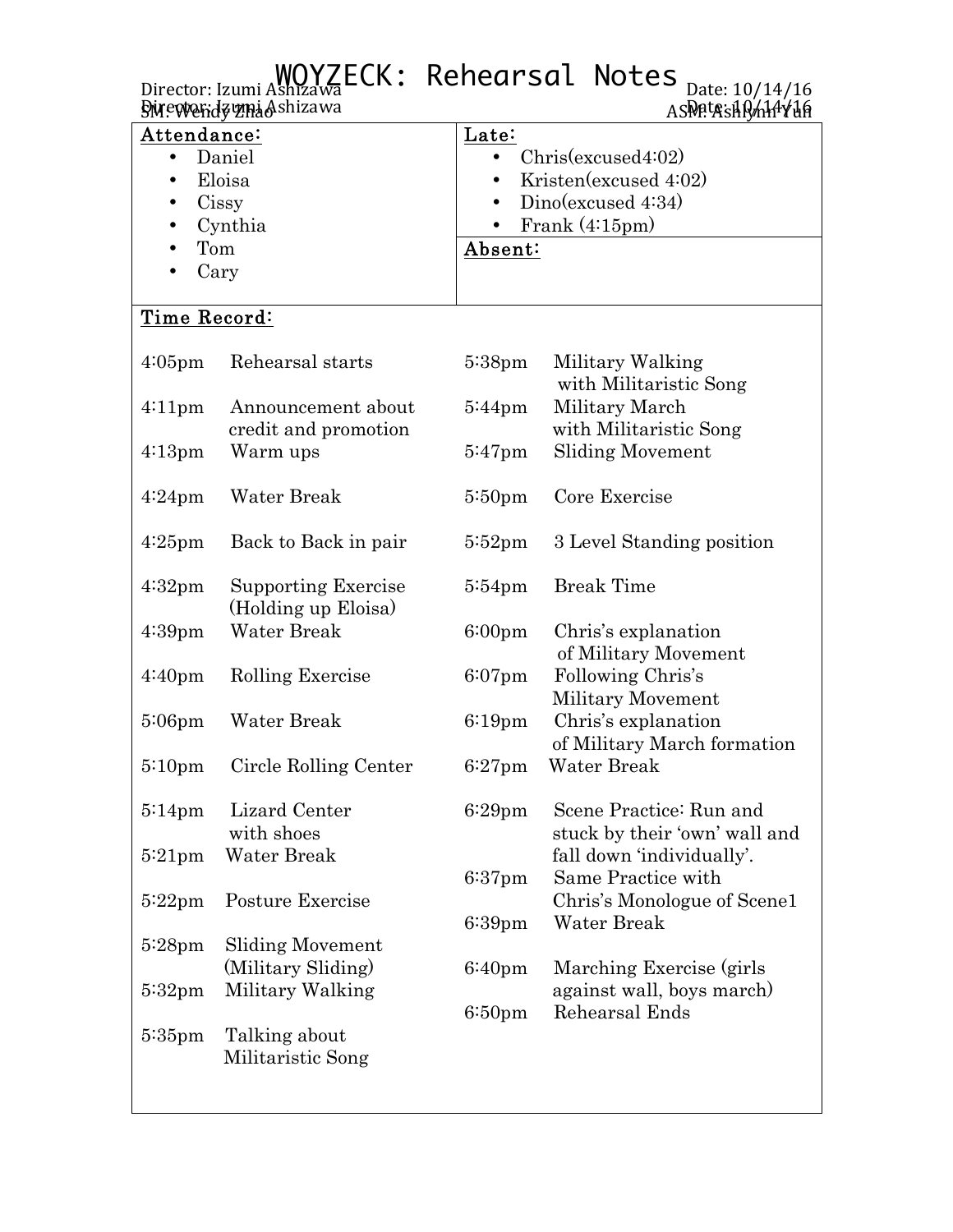# Director: Izumi Ashizawa CCK: Rehearsal Notes <sub>Date: 10/14/16</sub>

Director: Izumi Ashizawa Date: 10/14/16 SM: Wendy Zhao ASM: Ashlynn Yun

#### Cast Notes:

- Thomas practive 3 Level position: Showman
- Izumi suggest that military march Should be very mechanical and impactive, because it's the first scene that Marie see Drum Major.
- Everyone have to do individually different Military Exercises/Movement. => e.g. Grounding Mount Climber, Bicycling, Standing Mount Climber, High Knees etc.
- Chris will give short explanation and video of each Military exercises, then all casts should choose what exercise they will do and practice.
- Remember 4 rehearsals next week

#### Set Notes: none

Light Notes: none

#### Sound Notes:

• Militaristic Song – One lead, others repeat; British one is preferred.

Costume Notes: None

Prop Notes: None

#### Misc. Notes:

- Notify Yiru Hu leaves 5:50pm, Kristen leaves 5:50pm
- Notify Izumi when it gets close to 6:45pm
- 4:12pm Chris got a splinter, Daniel gave him a tweezer and Wendy gave him a bandage
- Wendy should make a facebook event page for Woyzeck
- 5:54pm Cary left for Still Life for a moment. He came back 6:00pm Thank you Ashlynn for helping with the rehearsal notes :D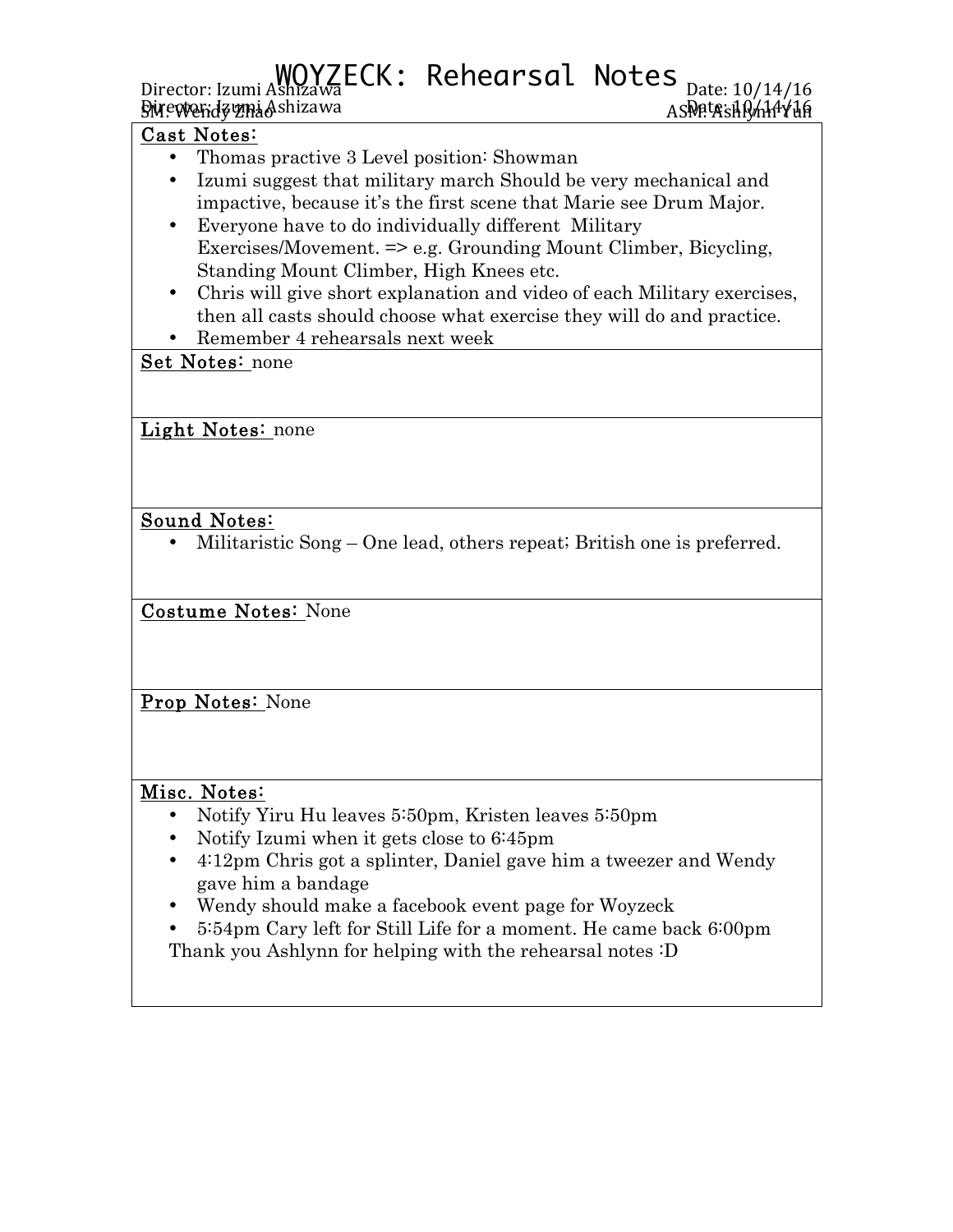Director: Izumi Ashizawa **Director:** Izumi Ashizawa SM: Wendy Zhao ASM: Ashlynn Yun Attendance: • Cissy • Cynthia • Eloisa • Kristen • Daniel • Cary • Chris Late: • Frank (excused) • Tom (excused 6:20pm) • Frank (excused 7:08pm) Absent: • Dino Time Record: 5:46pm Rehearsal starts 5:52pm Warm up 5:59pm Squat/lie down 6:03pm Water Break 6:04pm Marching (also mono) 6:10pm Sliding (mono) 6:13pm Curl up (mono) 6:15pm High-mid-low (mono) 6:16pm water break 6:17pm Lizard Crawl 6:19pm Water break 6:19pm Experience of Woyzeck 6:27pm Mask exercise (Chris)- Transition to Scene 3 6:40pm Water Break 6:42pm Scene 2 Blocking (Chris and Eloisa) 6:56pm 3 minutes Break 7:01pm Scene 2, Trans. Blocking 7:15pm Scene 3 and 4 Blocking 7:32pm Scene 5 Blocking Catastrophic movement &Running back and forward(Chris) 7: 55pm Scene 6 Blocking % Expression by position(Chris and Eloisa) 8:20pm Rehearsal Ends up